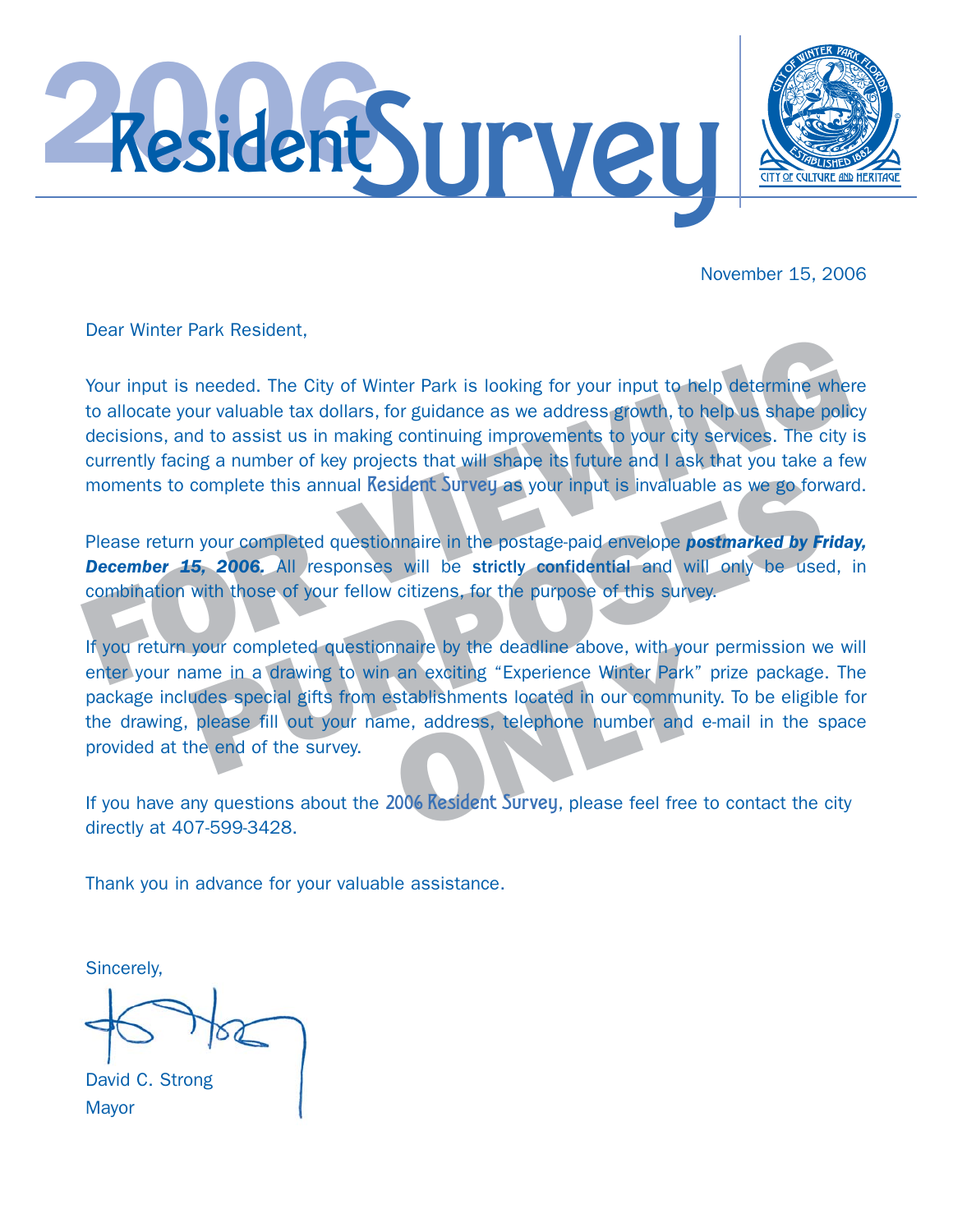We want to know more about your opinions regarding the City of Winter Park. Residents are being selected on a random basis for participation in this survey. Please know that your responses will be treated confidentially, will remain anonymous, and will be combined with those of hundreds of other residents. As thanks for your participation, with your permission, you will be entered into a drawing for an "Experience Winter Park" prize package. Thank you for your participation and cooperation!

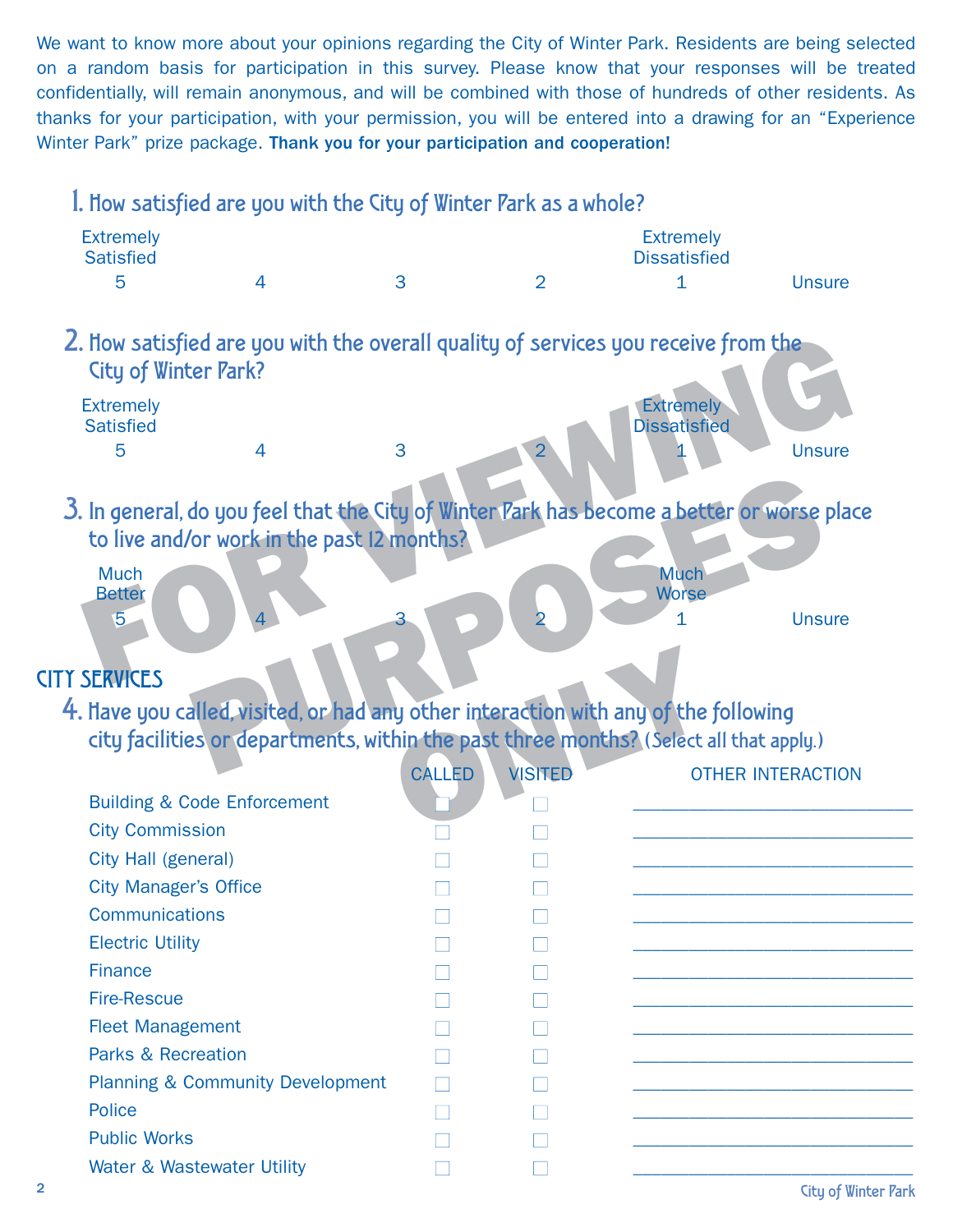# GROWTH & DEVELOPMENT

- 5. Which ONE of the following statements best expresses your opinion about growth and development, in general, in the City of Winter Park?
	- $\Box$  I believe that a solid focus on growth and development in the City of Winter Park is good for the city overall and should be pursued aggressively
	- $\Box$  I believe that a solid focus on growth and development in the City of Winter Park can be good for the city overall if cautiously and heavily controlled
	- $\Box$  I believe that focusing on growth and development in the City of Winter Park is bad for the city overall and should not be pursued at all
	- $\Box$  I have no opinion regarding the rate of growth and development within the City of Winter Park

#### REDEVELOPMENT

- WELOPMENT<br>
The City of Winter Park has recently determined new development guidelines for Fair<br>
divenue to allow for up to three-story buildings between highway 17-92 and Park Avenu<br>
you feel this height is too high, not h 6. The City of Winter Park has recently determined new development guidelines for Fairbanks Avenue to allow for up to three-story buildings between Highway 17-92 and Park Avenue. Do you feel this height is too high, not high enough or just right?
	- $\Box$  Too high
	- $\Box$  Not high enough/could be higher
	- $\Box$  Just right
	- $\Box$  No preference
- enough/could be higher<br>
Winter Park has recently determined new development guidelines that<br>
wildings on the north side of Fairbanks Avenue and four- to eight-story<br>
th side of Fairbanks Avenue between Highway 17-92 and In 7. The City of Winter Park has recently determined new development guidelines that allow for two-story buildings on the north side of Fairbanks Avenue and four- to eight-story buildings on the south side of Fairbanks Avenue between Highway 17-92 and Interstate 4. Do you feel this height is too high, not high enough or just right?
	- $\Box$  Too high
	- $\Box$  Not high enough/could be higher
	- $\Box$  Just right
	- $\Box$  No preference
- 8. The City of Winter Park has recently determined new development guidelines that allow for two- to three-story buildings in the Central Business District that is bordered by New York, Interlachen, Fairbanks, and Webster avenues. Do you feel this height is too high, not high enough or just right?
	- $\Box$  Too high
	- $\Box$  Not high enough/could be higher
	- $\Box$  Just right
	- $\Box$  No preference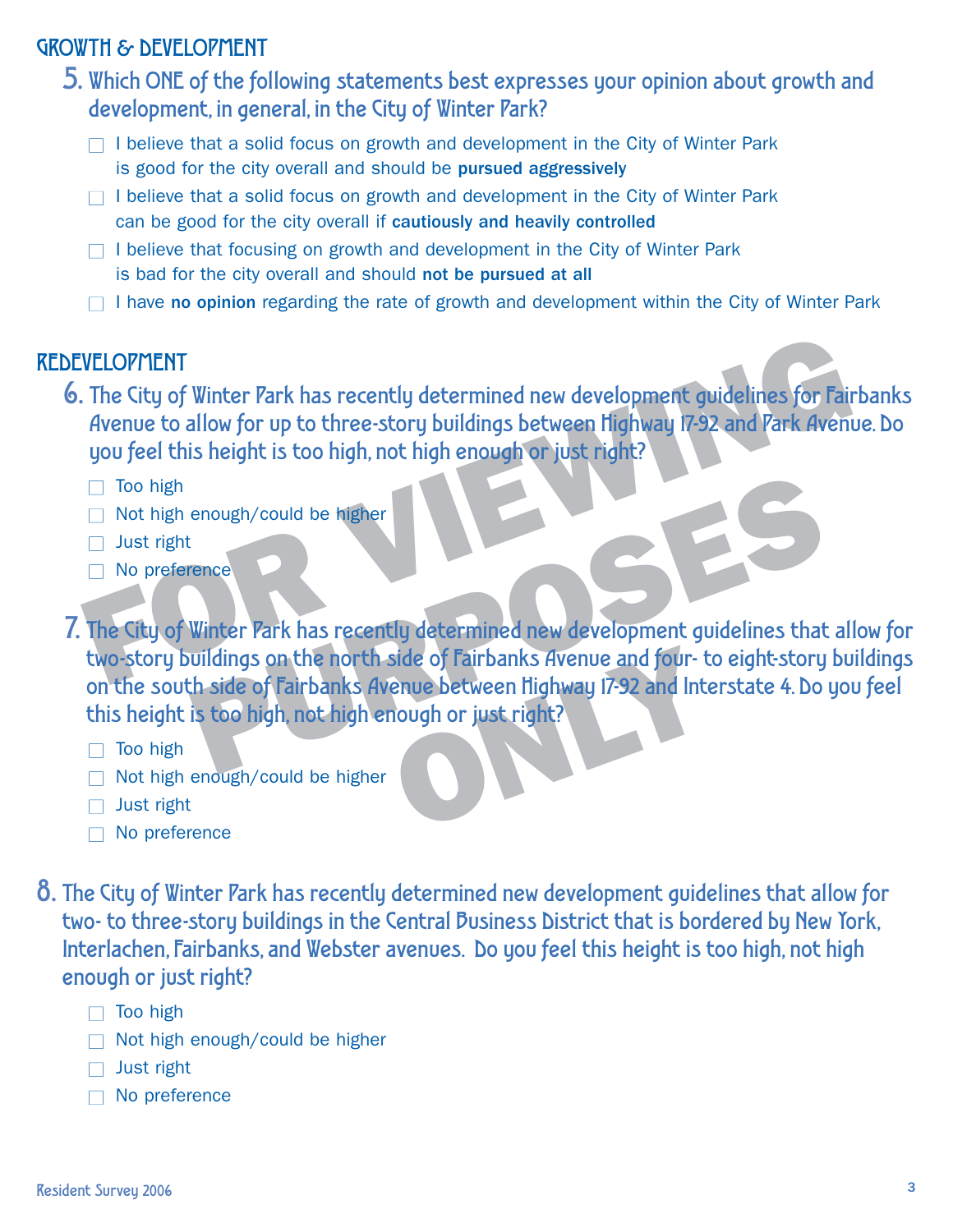# CITY HALL

9. Which ONE of the following would be your preference regarding City Hall facilities?

- $\Box$  The existing City Hall facilities should be renovated at its current location
- $\Box$  City Hall should be rebuilt at its current location and function solely as City Hall
- $\Box$  City Hall should be rebuilt at its current location along with additional private retail establishments as part of the property
- $\Box$  City Hall should be relocated and function solely as City Hall
- $\Box$  City Hall should be relocated along with additional private retail establishments as part of the property
- $\Box$  City Hall should remain unchanged at this time, no rebuilding and no renovations
- $\Box$  No preference

# COMMUTER RAIL

- THE TRAIL<br>
THE TRAIL<br>
In the next few years, a commuter rail system running from beland to downtown Orland<br>
through Winter Park, is expected to be built. Which ONE of the following would be<br>
preference regarding commuter 10. In the next few years, a commuter rail system running from Deland to downtown Orlando and through Winter Park, is expected to be built. Which ONE of the following would be your preference regarding commuter rail service in the City of Winter Park?
	- $\Box$  There would be a small station at the present train-stop location with limited or no parking
	- $\Box$  There would be a medium-size station at the present train-stop location with limited parking
	- $\Box$  There would be no train-stop in the City of Winter Park
	- O No preference
- 11. If it were available, how likely would you or anyone in your household be to use this commuter rail service?



# **LIBRARY**

- 12. The city is seeking ways to improve the city's public library. Which ONE of the following would be your preference?
	- $\Box$  The existing library would be renovated at its current location
	- $\Box$  The existing library would remain unchanged, but some services/programs would be relocated
	- $\Box$  The library would be relocated and integrated with City Hall on Park Avenue
	- $\Box$  The library would be relocated to the former state office site on the northwest corner of Morse Boulevard and Denning Drive
	- $\Box$  The library would remain unchanged at this time, no rebuilding, no renovations, and no change in designated usage
	- $\Box$  No preference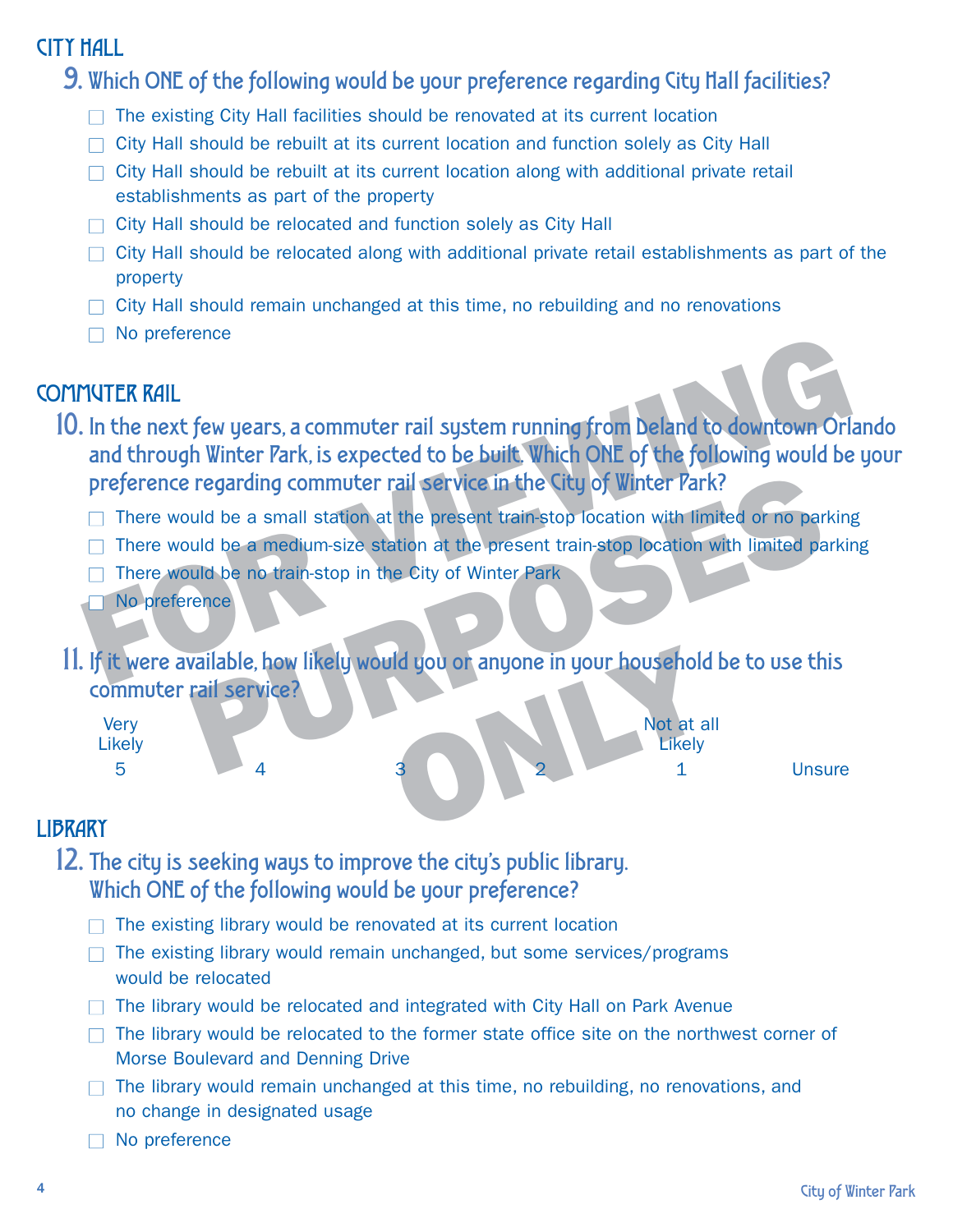# CULTURAL CENTER

13. Should the City of Winter Park consider building a cultural center?

 $\Box$  Yes  $\Box$  No  $\Box$  No opinion

14. If the City of Winter Park was considering building a cultural center, what facilities/programs would you like to see offered?

- $\Box$  Theatre
- $\Box$  Film
- $\Box$  Small performing-arts shows
- $\Box$  Music performances
- $\Box$  Other (please specify)  $\Box$
- $\Box$  No preference

# CADY WAY BIKE TRAIL

WAT BIKE TRAIL<br>
The City of Winter Park is considering expanding the Cady Way Bike Trail through the<br>
How supportive are you of this project?<br>
Extremely<br>
Supportive<br>
For City of Winter Park Electric Utility currently expec 15. The City of Winter Park is considering expanding the Cady Way Bike Trail through the city. How supportive are you of this project?

Extremely Not at all Supportive Supportive Supportive Supportive Supportive Supportive Supportive Supportive

5 4 3 2 1 Unsure

# UNDERGROUND POWER LINES

- WHERE THE IS CONSIDERING EXPAINING THE LADY WAY PINE THAT IS CONSIDERING EXPAINING THE LADY WAY PINE THAT SUPPORTS.<br>
PURPOSE ONLY THE SUPPORTS OF THE SUPPORTS ONLY THE SUPPORTS OF THE SUPPORTS OF THE SUPPORTS OF THE SUPPOR 16. The City of Winter Park Electric Utility currently expects to use revenues from the system to bury the electric power lines underground that would likely take over 20 years. Which ONE of the following would be your preference regarding this project?
	- $\Box$  Keep the current plan, no change
	- $\Box$  Issue a bond using future profits to accelerate the undergrounding process over time
	- $\Box$  Increase rates to accelerate the undergrounding process over time
	- $\Box$  Increase property taxes to accelerate the undergrounding process over time
	- $\Box$  Eliminate the plan to underground the electric lines and decrease rates
	- $\Box$  Allow neighborhoods to decide if work should be completed in their neighborhood and pay for the undergrounding with a special assessment
	- $\Box$  No preference

# RECLAIMED WATER

17. How willing would you be to pay to extend reclaimed water lines to your property for irrigation?

| <b>Extremely</b><br>Willing |  | Not at all<br>Willing |        |
|-----------------------------|--|-----------------------|--------|
| ∽                           |  |                       | Unsure |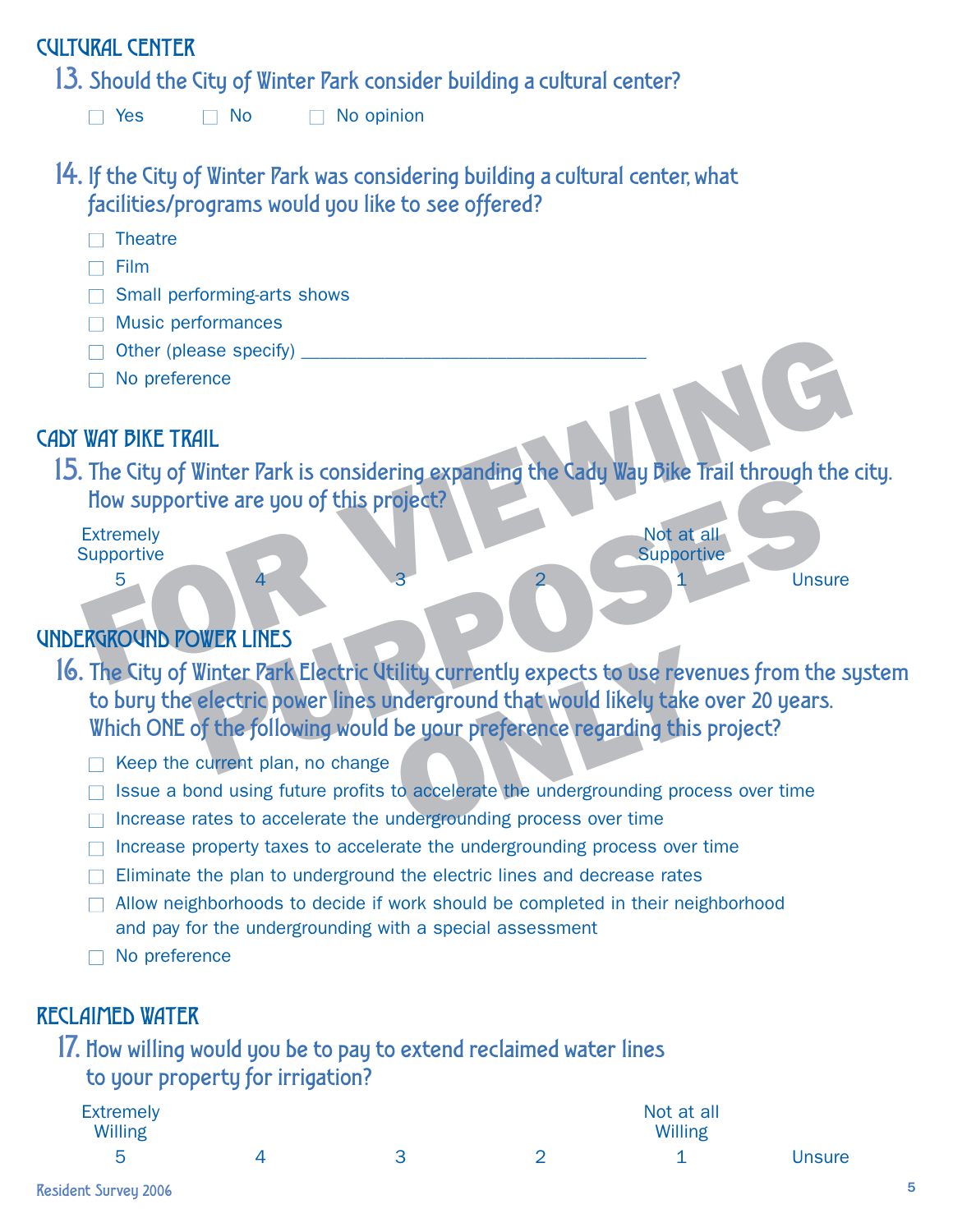# BUDGET & TAXES

18. Which statement best describes how you feel about the taxes you pay to the City of Winter Park?

- $\Box$  Taxes are too high for the quality of city services that I am receiving
- $\Box$  Taxes are high, but the city is providing more services at a higher quality than I expect
- $\Box$  Taxes are just right for the amount and quality of city services that I am receiving
- $\Box$  Taxes are too low for the amount and quality of city services that I am receiving
- $\Box$  Do not feel qualified to answer
- 19. How satisfied are you with the City of Winter Park in terms of using your tax dollars in the manner that you prefer?



IMPORTANCE RATINGS

22. Please indicate how important you feel each of the following issues are in terms of city government continuing to take action.

|                                                                                       | <b>Extremely</b><br>Important |                |   |                | Not at all<br>Important |               |
|---------------------------------------------------------------------------------------|-------------------------------|----------------|---|----------------|-------------------------|---------------|
| Improving the water quality in lakes                                                  | 5                             | $\overline{4}$ | 3 | 2              | 1                       | <b>Unsure</b> |
| Providing better maintenance of streets                                               | 5                             | 4              | 3 | 2              | $\mathbf{1}$            | <b>Unsure</b> |
| Improving traffic flow through the city                                               | 5                             | $\overline{4}$ | 3 | $\overline{2}$ | $\mathbf{1}$            | <b>Unsure</b> |
| Improving median landscaping and maintenance                                          | 5                             | $\overline{4}$ | 3 | 2              | $\mathbf{1}$            | <b>Unsure</b> |
| Improving and maintaining existing parks                                              | 5                             | 4              | 3 | $\overline{2}$ | 1                       | <b>Unsure</b> |
| Maintaining the existing park standard of<br>10 acres of parkland per 1,000 residents | 5                             | $\overline{4}$ | 3 | 2              | $\mathbf{1}$            | <b>Unsure</b> |
| Widening the sidewalks to promote<br>a "pedestrian community"                         | 5                             | $\overline{4}$ | 3 | 2              | $\mathbf{1}$            | <b>Unsure</b> |
| Renovating the city's swimming pools                                                  | 5                             | 4              | 3 | $\overline{2}$ | 1                       | <b>Unsure</b> |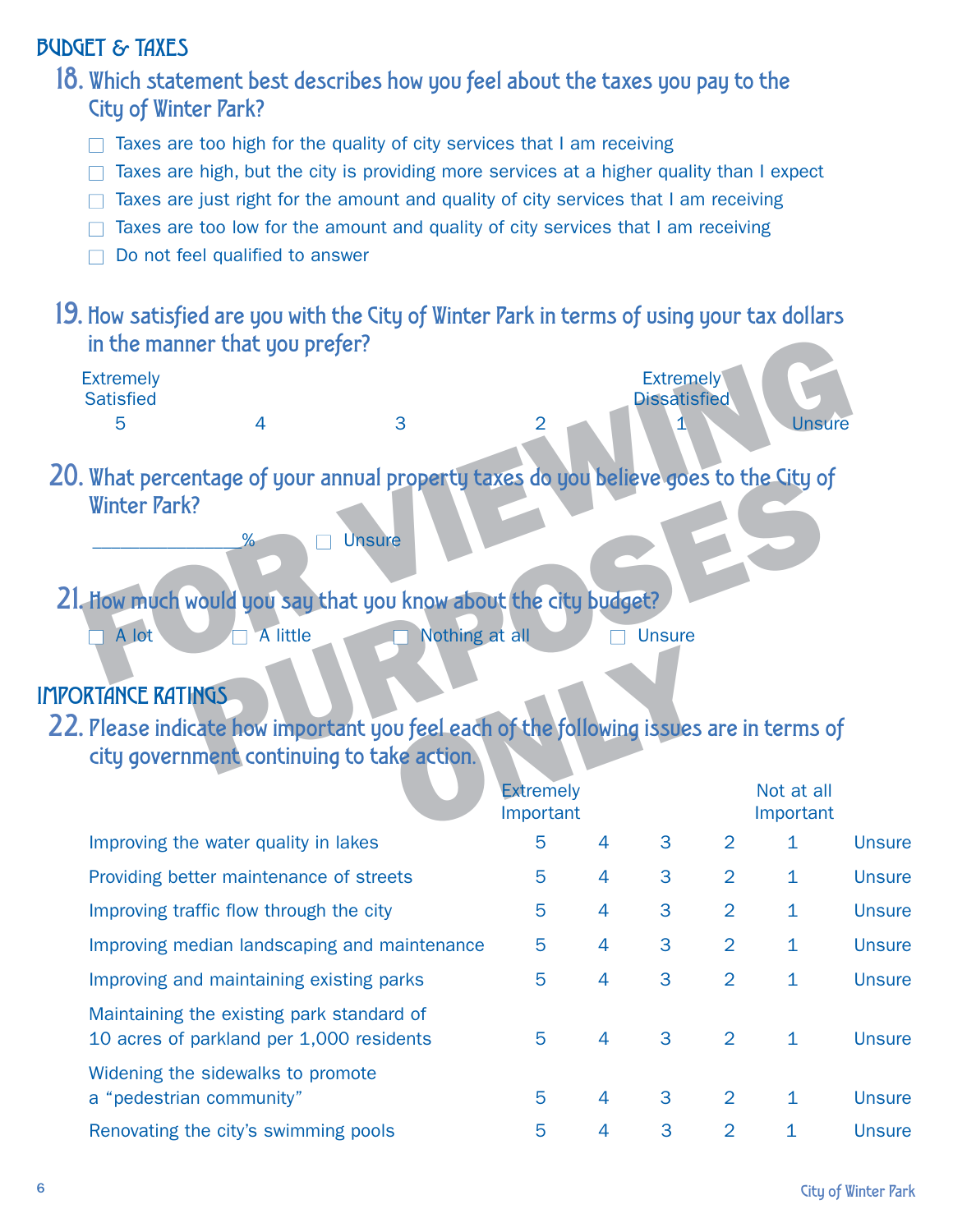| 22. (continued)                                                                     |   | <b>Extremely</b><br>Important |   |   | Not at all<br>Important |               |  |
|-------------------------------------------------------------------------------------|---|-------------------------------|---|---|-------------------------|---------------|--|
| Improving and maintaining the city's<br>playing fields/ball fields                  | 5 | $\overline{4}$                | 3 | 2 |                         | <b>Unsure</b> |  |
| Maintaining the city's tennis courts                                                | 5 | $\overline{4}$                | 3 | 2 | 1.                      | <b>Unsure</b> |  |
| Improving and maintaining the city's golf course<br>Increasing the number of summer | 5 | 4                             | 3 | 2 | 1.                      | <b>Unsure</b> |  |
| programs for children                                                               | 5 | $\overline{4}$                | 3 | 2 |                         | <b>Unsure</b> |  |
| Increasing the city's role in terms of<br>the education system                      | 5 | $\overline{4}$                | 3 | 2 |                         | Unsure        |  |

# CODE ENFORCEMENT

ENFORCEMENT<br>
On an overall basis, how would you rate the City of Winter Park's enforcement of<br>
They use just the right level of enforcement<br>
They are too lenient<br>
They are too lenient<br>
Unsure<br>
Tunications<br>
City of Winter P 23. On an overall basis, how would you rate the City of Winter Park's enforcement of city regulations?

- $\Box$  They use just the right level of enforcement
- $\Box$  They are too rigid
- $\Box$  They are too lenient
- $\Box$  Unsure

# **COMMUNICATIONS**

too lenient<br>
S<br>
S<br>
Pwould you rate the City of Winter Park in terms of communicating with re<br>
Poor<br>
4<br>
Poor<br>
4<br>
Poor<br>
4<br>
Poor<br>
4<br>
Poor<br>
4<br>
Poor<br>
4<br>
2<br>
2<br>
4<br>
2<br>
4<br>
2<br>
4<br>
2<br>
4<br>
2<br>
4<br>
1<br>
Unsu<br>
2<br>
4<br>
2<br>
4<br>
2<br>
2<br>
4<br>
2<br>
2<br>
2<br>
2<br> 24. Overall, how would you rate the City of Winter Park in terms of communicating with residents?

Excellent Poor

5 4 3 2 1 Unsure

- 25. How do you prefer to receive city information? (Select all that apply.)
	- □ Direct mail (*Update* newsletter, utility bill inserts, special mailings, postcards)
	- $\Box$  Web site (www.cityofwinterpark.org)
	- □ E-mail (CitySpeak a free subscription service offered via city Web site)
	- $\Box$  Local electronic media (television and radio)
	- O Print media (*Orlando Sentinel, Winter Park-Maitland Observer,* local magazines)
	- $\Box$  No preference

26. In an effort to offer an additional method of providing information to residents related to city government, how supportive would you be of a \$50,000 annual expenditure to broadcast City Commission meetings on the government access channel, Orange TV?

| <b>Very</b> |  | Not at all |               |
|-------------|--|------------|---------------|
| Supportive  |  | Supportive |               |
| ᄃ           |  |            | <b>Unsure</b> |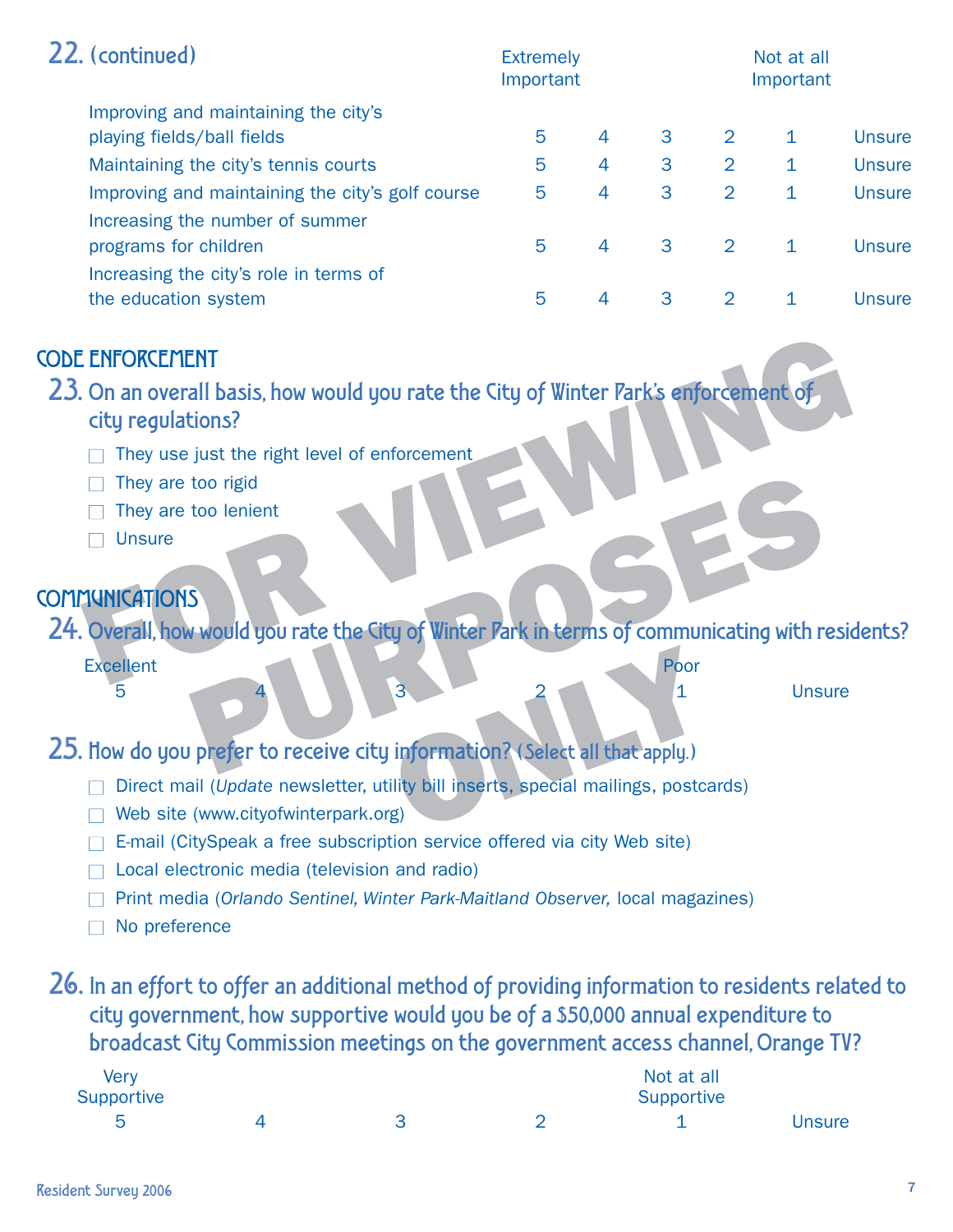# WEB SITE

27. Have you ever visited the City of Winter Park Web site (www.cityofwinterpark.org)?

- $\Box$  Yes (Please go to question 28)
- $\Box$  No (Please go to question 29)
- $\Box$  Unsure (Please go to question 29)

# 28. How often do you visit the city's Web site?

- $\Box$  Weekly
- O Monthly
- **Quarterly**
- $\Box$  Annually
- $\Box$  Less often than that
- $\Box$  Unsure

# OVERALL MEASURES

| Annually<br>Less often than that<br><b>Unsure</b>                                                                                                                                     |                  |                |                |                |                |               |
|---------------------------------------------------------------------------------------------------------------------------------------------------------------------------------------|------------------|----------------|----------------|----------------|----------------|---------------|
| <b>RALL MEASURES</b>                                                                                                                                                                  |                  |                |                |                |                |               |
| 9. Overall, how would you rate each of the following? Rlease use the following scale:                                                                                                 |                  |                |                |                |                |               |
|                                                                                                                                                                                       | <b>Excellent</b> |                |                |                | Poor           |               |
| <b>Fire-Rescue</b>                                                                                                                                                                    | 5                |                | 3              | $\overline{2}$ |                | <b>Unsure</b> |
| <b>Police</b>                                                                                                                                                                         |                  | 4              | 3              | 2              | 1              | <b>Unsure</b> |
| <b>Electric Utility service</b>                                                                                                                                                       | $5\phantom{.}$   | $\overline{4}$ | 3              | $\overline{2}$ | 1              | <b>Unsure</b> |
| <b>Water Utility service</b>                                                                                                                                                          | 5                | 4              | 3              |                | 1              | <b>Unsure</b> |
| <b>Parks &amp; Recreation</b>                                                                                                                                                         | 5                | 4              | 3              | $\overline{2}$ | $\overline{1}$ | <b>Unsure</b> |
| <b>Streets and drainage</b>                                                                                                                                                           | 5                | 4              | $\overline{3}$ | $\overline{2}$ | $\overline{1}$ | <b>Unsure</b> |
| Refuse/recycling/yard waste collection                                                                                                                                                |                  | 4              | 3              | 2              | 1              | <b>Unsure</b> |
| ). If you were running the City of Winter Park, what one or two things would you change to<br>make residents more satisfied with the service the city provides? Please be as specific |                  |                |                |                |                |               |

30. If you were running the City of Winter Park, what one or two things would you change to make residents more satisfied with the service the city provides? Please be as specific as possible.

\_\_\_\_\_\_\_\_\_\_\_\_\_\_\_\_\_\_\_\_\_\_\_\_\_\_\_\_\_\_\_\_\_\_\_\_\_\_\_\_\_\_\_\_\_\_\_\_\_\_\_\_\_\_\_\_\_\_\_\_\_\_\_\_\_\_\_\_\_\_\_\_\_\_\_\_\_\_\_\_\_\_

\_\_\_\_\_\_\_\_\_\_\_\_\_\_\_\_\_\_\_\_\_\_\_\_\_\_\_\_\_\_\_\_\_\_\_\_\_\_\_\_\_\_\_\_\_\_\_\_\_\_\_\_\_\_\_\_\_\_\_\_\_\_\_\_\_\_\_\_\_\_\_\_\_\_\_\_\_\_\_\_\_\_

\_\_\_\_\_\_\_\_\_\_\_\_\_\_\_\_\_\_\_\_\_\_\_\_\_\_\_\_\_\_\_\_\_\_\_\_\_\_\_\_\_\_\_\_\_\_\_\_\_\_\_\_\_\_\_\_\_\_\_\_\_\_\_\_\_\_\_\_\_\_\_\_\_\_\_\_\_\_\_\_\_\_

\_\_\_\_\_\_\_\_\_\_\_\_\_\_\_\_\_\_\_\_\_\_\_\_\_\_\_\_\_\_\_\_\_\_\_\_\_\_\_\_\_\_\_\_\_\_\_\_\_\_\_\_\_\_\_\_\_\_\_\_\_\_\_\_\_\_\_\_\_\_\_\_\_\_\_\_\_\_\_\_\_\_

\_\_\_\_\_\_\_\_\_\_\_\_\_\_\_\_\_\_\_\_\_\_\_\_\_\_\_\_\_\_\_\_\_\_\_\_\_\_\_\_\_\_\_\_\_\_\_\_\_\_\_\_\_\_\_\_\_\_\_\_\_\_\_\_\_\_\_\_\_\_\_\_\_\_\_\_\_\_\_\_\_\_

\_\_\_\_\_\_\_\_\_\_\_\_\_\_\_\_\_\_\_\_\_\_\_\_\_\_\_\_\_\_\_\_\_\_\_\_\_\_\_\_\_\_\_\_\_\_\_\_\_\_\_\_\_\_\_\_\_\_\_\_\_\_\_\_\_\_\_\_\_\_\_\_\_\_\_\_\_\_\_\_\_\_

\_\_\_\_\_\_\_\_\_\_\_\_\_\_\_\_\_\_\_\_\_\_\_\_\_\_\_\_\_\_\_\_\_\_\_\_\_\_\_\_\_\_\_\_\_\_\_\_\_\_\_\_\_\_\_\_\_\_\_\_\_\_\_\_\_\_\_\_\_\_\_\_\_\_\_\_\_\_\_\_\_\_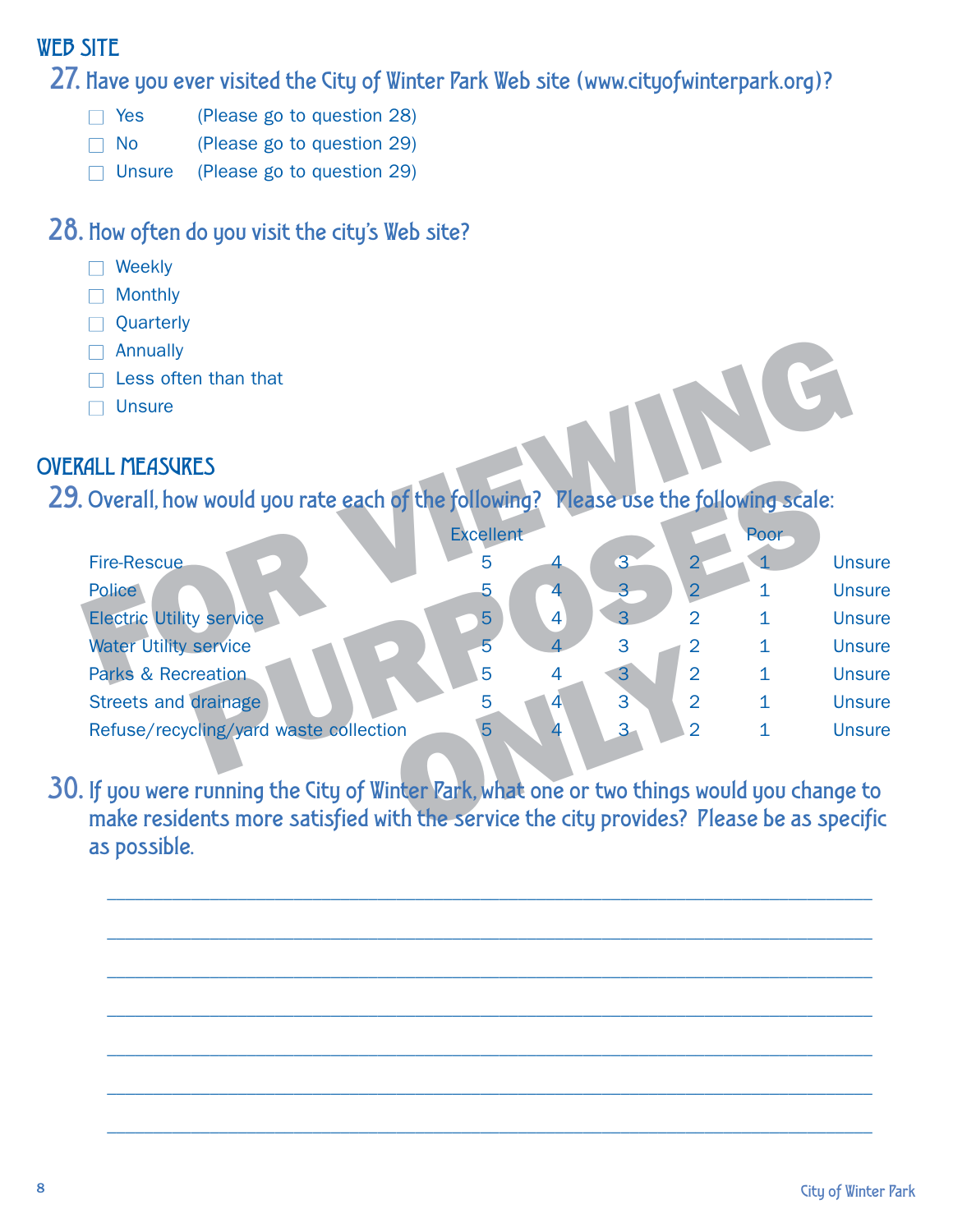# INVOLVEMENT IN THE CITY

31. Do you or does anyone in your household work for the City of Winter Park?

- $\Box$  Yes
- $\Box$  No
- $\Box$  Prefer not to answer

32. In the past two years, have you…? (Select all that apply.)

- $\Box$  Attended a City Commission meeting
- $\Box$  Attended a public meeting other than a City Commission meeting (please specify)

\_\_\_\_\_\_\_\_\_\_\_\_\_\_\_\_\_\_\_\_\_\_\_\_\_\_\_\_\_\_\_\_\_\_\_\_\_\_\_\_\_\_\_\_\_\_\_\_\_\_\_\_\_\_\_\_\_\_\_\_\_\_\_\_\_\_\_\_\_\_\_\_\_\_\_\_\_\_\_\_\_\_

- $\Box$  Written a letter to a newspaper
- $\Box$  Written a letter to an elected official
- □ Belonged to any political or non-political organization that has interest in city growth management
- $\Box$  None of the above
- $\Box$  Prefer not to answer

# ■ Written a letter to a newspaper<br>
■ Written a letter to an elected official<br>
■ Belonged to any political or non-political organization that has interest<br>
in city growth management<br>
■ None of the above<br>
■ Prefer not to an The above<br>
The above<br>
The strip of Winter Park<br>
Where (please specify)<br>
never held public office anywhere<br>
to answer<br>
to answer<br>
ave you been a resident of the City of Winter Park?<br>
Names are would been a resident of the C 33. Do you currently, or have you ever, held a public office in the City of Winter Park or elsewhere?

- **T** Yes, in City of Winter Park
- $\Box$  Yes, elsewhere (please specify)
- $\Box$  No, have never held public office anywhere
- $\Box$  Prefer not to answer

# **CLASSIFICATION**

34. How long have you been a resident of the City of Winter Park?

- $\Box$  Less than 1 year
- $\Box$  1 2 years
- $\Box$  3 9 years
- $\Box$  10 19 years
- $\Box$  20 years or more
- $\Box$  Prefer not to answer

# 35. Are you a resident of the City of Winter Park?

- $\Box$  Full-time
- $\Box$  Part-time (seasonal)

Approximately how many months of the year do you spend in Winter Park?

 $\Box$  Prefer not to answer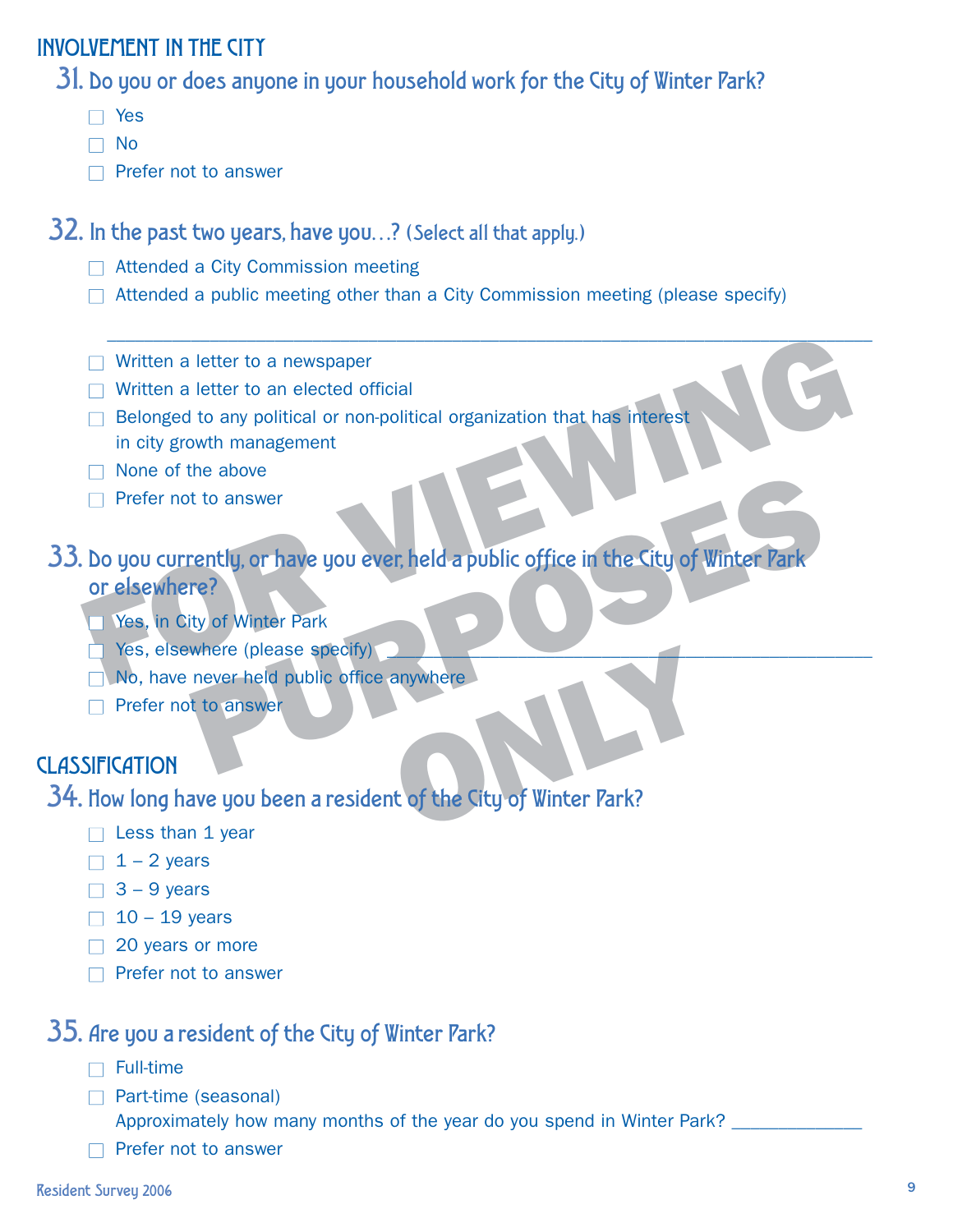#### 36. Do you work in the Downtown Business District (Park Avenue)?

- $\Box$  Yes (Please go to question 38)
- $\Box$  No (Please go to question 37)

37. How often do you visit the Downtown Business District for shopping, meals, etc.?

- $\Box$  Daily
- $\Box$  Weekly
- $\Box$  Every two weeks
- $\Box$  Once a month
- $\Box$  Less often than that
- $\Box$  Prefer not to answer

FOR VIEWING 38. Do you have children in any of the following age groups living at home?

- (Select all that apply.)
- $\Box$  Under 5
- $\Box$  5 8
- $\Box$  9 12
- $\Box$  13 16
- $\Box$  17 20
- $\Box$  No children under 21 living at home
- $\Box$  Prefer not to answer

en under 21 living at home<br>
t to answer<br>
hood-age children, what type(s) of school do they attend? (Select all the<br>
hood<br>
arochial school<br>
hood 39. For your school-age children, what type(s) of school do they attend? (Select all that apply.)

- $\neg$  Public school
- $\Box$  Charter school
- □ Private/Parochial school
- $\Box$  Home school
- $\Box$  No school-age children living at home
- $\Box$  Prefer not to answer

# 40. What is your race or ethnic origin?

- $\Box$  Caucasian/White
- $\Box$  Hispanic
- $\Box$  African-American/Black
- $\Box$  American Indian
- $\Box$  Asian
- $\Box$  Other (please specify)
- $\Box$  Prefer not to answer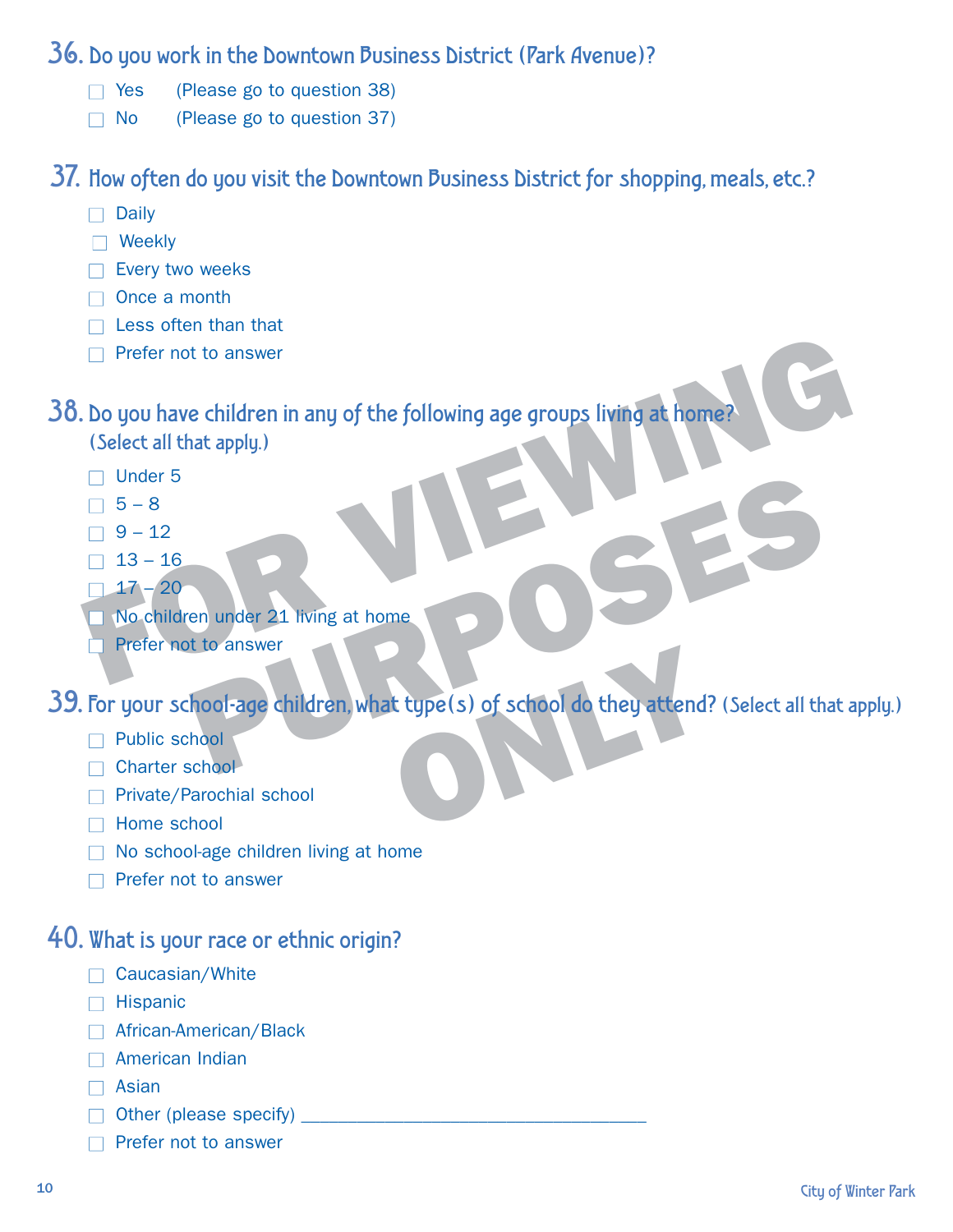41. What is your annual household income?

- $\Box$  Under \$25,000
- $\Box$  \$25,000 but under \$50,000
- $\Box$  \$50,000 but under \$75,000
- $\Box$  \$75,000 but under \$100,000
- $\Box$  \$100,000 but under \$150,000
- $\Box$  \$150,000 but under \$200,000
- $\Box$  \$200,000 or more
- $\Box$  Prefer not to answer
- Finally, what is the five-digit zip code, including the four-digit extension if known,<br>
of your current residence?<br>
Do you own or rent your home in the City of Winter Park?<br>
Down Dent Prefer not to answer.<br>
What gender are 42. Finally, what is the five-digit zip code, including the four-digit extension if known, of your current residence?
- 43. Do you own or rent your home in the City of Winter Park?
	- O Wn Rent **Prefer not to answer**

\_\_\_\_\_\_\_\_\_\_\_\_\_\_\_\_\_\_\_\_\_–\_\_\_\_\_\_\_\_\_\_\_\_\_\_

- 44. What gender are you?
	- O Male **O** Female **O Prefer not to answer**
- 45. In which quadrant of the City of Winter Park do you live?
	- □ Northeast (north of Fairbanks/Aloma Avenue and east of Park Avenue)
- Prefer not to answer<br>
Prefer not to answer<br>
Prefer not to answer<br>
Prefer not to answer<br>
Remaile<br>
Prefer not to answer<br>
Remaile<br>
Prefer not to answer<br>
Remaile<br>
Prefer not to answer<br>
Remaile<br>
Remaile<br>
Remaile<br>
Start of Fairb □ Southeast (south of Fairbanks/Aloma Avenue and east of Park Avenue)
	- □ Northwest (north of Fairbanks/Aloma Avenue and west of Park Avenue)
	- □ Southwest (south of Fairbanks/Aloma Avenue and west of Park Avenue)

46. Do you have any other thoughts, comments, or suggestions? (Please be as specific as possible.)

\_\_\_\_\_\_\_\_\_\_\_\_\_\_\_\_\_\_\_\_\_\_\_\_\_\_\_\_\_\_\_\_\_\_\_\_\_\_\_\_\_\_\_\_\_\_\_\_\_\_\_\_\_\_\_\_\_\_\_\_\_\_\_\_\_\_\_\_\_\_\_\_\_\_\_\_\_\_\_\_\_\_

\_\_\_\_\_\_\_\_\_\_\_\_\_\_\_\_\_\_\_\_\_\_\_\_\_\_\_\_\_\_\_\_\_\_\_\_\_\_\_\_\_\_\_\_\_\_\_\_\_\_\_\_\_\_\_\_\_\_\_\_\_\_\_\_\_\_\_\_\_\_\_\_\_\_\_\_\_\_\_\_\_\_

\_\_\_\_\_\_\_\_\_\_\_\_\_\_\_\_\_\_\_\_\_\_\_\_\_\_\_\_\_\_\_\_\_\_\_\_\_\_\_\_\_\_\_\_\_\_\_\_\_\_\_\_\_\_\_\_\_\_\_\_\_\_\_\_\_\_\_\_\_\_\_\_\_\_\_\_\_\_\_\_\_\_

\_\_\_\_\_\_\_\_\_\_\_\_\_\_\_\_\_\_\_\_\_\_\_\_\_\_\_\_\_\_\_\_\_\_\_\_\_\_\_\_\_\_\_\_\_\_\_\_\_\_\_\_\_\_\_\_\_\_\_\_\_\_\_\_\_\_\_\_\_\_\_\_\_\_\_\_\_\_\_\_\_\_

\_\_\_\_\_\_\_\_\_\_\_\_\_\_\_\_\_\_\_\_\_\_\_\_\_\_\_\_\_\_\_\_\_\_\_\_\_\_\_\_\_\_\_\_\_\_\_\_\_\_\_\_\_\_\_\_\_\_\_\_\_\_\_\_\_\_\_\_\_\_\_\_\_\_\_\_\_\_\_\_\_\_

\_\_\_\_\_\_\_\_\_\_\_\_\_\_\_\_\_\_\_\_\_\_\_\_\_\_\_\_\_\_\_\_\_\_\_\_\_\_\_\_\_\_\_\_\_\_\_\_\_\_\_\_\_\_\_\_\_\_\_\_\_\_\_\_\_\_\_\_\_\_\_\_\_\_\_\_\_\_\_\_\_\_